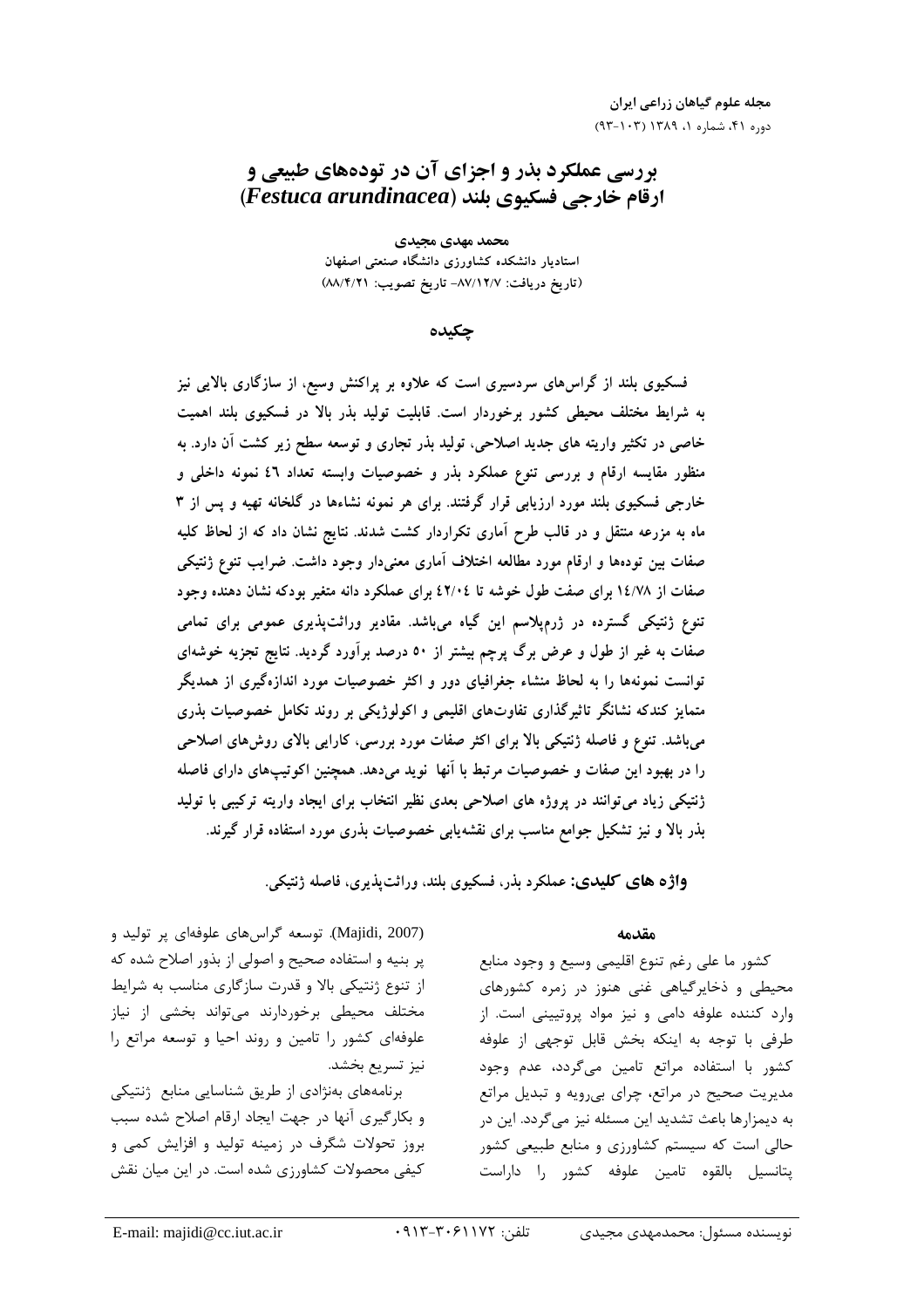و جایگاه گیاهان علوفهای به طور عام و گراس های علوفهای به طور خاص در تامین مواد پروتیینی و لبنی، حفظ حاصلخیزی خاک، حفظ پوشش گیاهی، جلوگیری از فشار بیش از حد دام بر مراتع، جلوگیری از فرسایش خاک و جاری شدن سیلابها باعث گردیده که در سطح جهانی به عنوان جزء لاینفک کشاورزی پایدار مطرح شده و به ویژه در سالهای اخیر به شدت مورد توجه (Golinski et al., 2005; Wang et al., 3  $.2001)$ 

فسکیوی بلند یکی از گونههای هگزاپلوئید، چند ساله و سردسیری در جنس فستوکا است که به دلیل خصوصیاتی همچون توان سازگاری به شرایط مختلف محیطی و تولید بالا از اهمیت خاصی برخوردار است به طوری که از جمله گراسهای پرتولید و پربنیه محسوب شده و اکثر عوامل نامساعد و تنشهای محیطی را تحمل می کند. این گیاه علوفهای با داشتن سیستم ریشهای قوی و دیرزیستی بالا به عنوان یکی از اجزای اصلی مراتع محسوب شده و در کشت زراعی نیز به تنهایی و يا به صورت مخلوط با لگومها، به لحاظ كمى و كيفى علوفه مطلوبي توليد مي كند. از علوفه آن مي توان به شکل چرای مستقیم، تولید علوفه خشک و نیز علوفه سیلو شده استفاده کرد. با این حال کیفیت و میزان خوشخوراکی آن نسبت به برخی گراس های دیگر (نظیر Lolium و Bromus) کمتر می باشد ولی تلاشهایی برای انتقال ژنهای کیفیت از جنس لولیوم به فستوکا صورت .Sleper & West, 1996; West, 1994) فسکیوی بلند در ایران نیز پراکنش خوبی دارد و در اکثر مراتع، چراگاهها و نواحی کوهستانی به ویژه مناطق مرکزی، غربی و شمالی کشور رویش داشته و از پتانسیل بالایی برای تولید علوفه بصورت زراعی و مرتعی برخوردارمیباشد. با این حال کشت زراعی آن در ایران هنوز رايج نشده است (Khayam-Nekouei, 2001).

در اصلاح گراسها علاوه بر افزایش عملکرد علوفه، افزایش عملکرد بذر نیز از اهمیت ویژه ای برخوردار است زیرا ارقام پرمحصول جدید باید از پتانسیل بذر دهی مطلوبی برخوردار باشند تا بتوان آنها را در سطح وسیع کشت نمود و از طرفی شرکتهای تولید بذر نیز برای تكثير وتوسعه آنها رغبت نشان دهند (Nguyen & Slepe, 1983). در سطح جهانی مطالعات اصلاحی برای افزایش تولید بذر در گراسهای علوفهای کمتر از اصلاح

برای علوفه بوده است. یکی از علل این کمبود وجود تفکری است که اعتقاد به همبستگی منفی بین عملکرد بذر و عملکرد علوفه دارد، این در حالی است که چندین مطالعه در گونههای نزدیک به جنس فستوکا گزارش نمودهاند که امکان افزایش این دو صفت بطور هم زمان نيز وجود دارد (Elgersma, 1990; Griffiths, 1965). با این وجود این رابطه منفی به نوع مواد اصلاحی نیز بستگی دارد. به عبارت دیگر همه جمعیتهای اصلاحی این رابطه منفی را نشان نمی دهند. در سال های اخیر به نژادی برای افزایش تولید بذر در گراسها و از جمله فسکیو در سطح جهانی افزایش پیدا کرده است .(Fang et al., 2004; Kasperbauer, 1990)

تجزیه و تحلیل و تفسیر دقیق تنوع ژنتیکی در ژرمپلاسم موجود از مهمترین مراحل در برنامههای اصلاحی است که امکان طبقهبندی، توصیف دقیق نمونهها را فراهم آورده و اصلاحگر را در شناسایی زیر مجموعه ها و نمونههایی که امکان استفاده موثر آنها در برنامههای اصلاحی آتی وجود دارد، پاری میکند Nguyen & (Mohammadi & Prasanna, 2003) Slepe (1983) تعداد ۱۵ لاین فسکیوی بلند را از نظر خصوصیات بذری مورد بررسی قرارداده و تنوع ژنتیکی قابل ملاحظهای را به ویژه برای اجزای عملکرد گزارش نمودند. .Fang et al (2004) مطالعه مشابهی را در فسکیوی مرتعی (F. pratensis) که از اجداد فسکیوی (2007) Majidi et al. بلند میباشد به اجرا گذاشتند. گزارش کردند که قارچهای اندوفایت همزیست با فسكيوي بلند قادرند ميزان تنوع ژنتيكي برخي خصوصیات بذری فسکیوی بلند را بطور معنیداری تغییر داده و نوعی اریبی در برآورد واریانس فنوتیپی و ژنتیکی ایجاد کنند بطوری که لازم است اصلاحگران قبل از شروع پروژههای اصلاحی از حضور یا عدم حضور اندوفایت در ژرمپلاسم مورد مطالعه اطلاع کافی کسب نمايند. .Pavetti et al (1994) تنوع ژنتيكي بالايي را برای صفات بذری در ٢٣ ژنوتيپ فسكيوى بلند مشاهده کرده و گزارش کردند که همبستگی معنیداری بین صفات بذری و کیفیت علوفه وجود ندارد بطوری که نمی توان از صفات بذری برای بهبود غیر مستقیم کیفیت علوفه استفاده کرد.

تنوع ژنتیکی در سطوح مختلف (بین و درون گونهای) به شدت بر ترکیب، عمل، میزان تولید و پایداری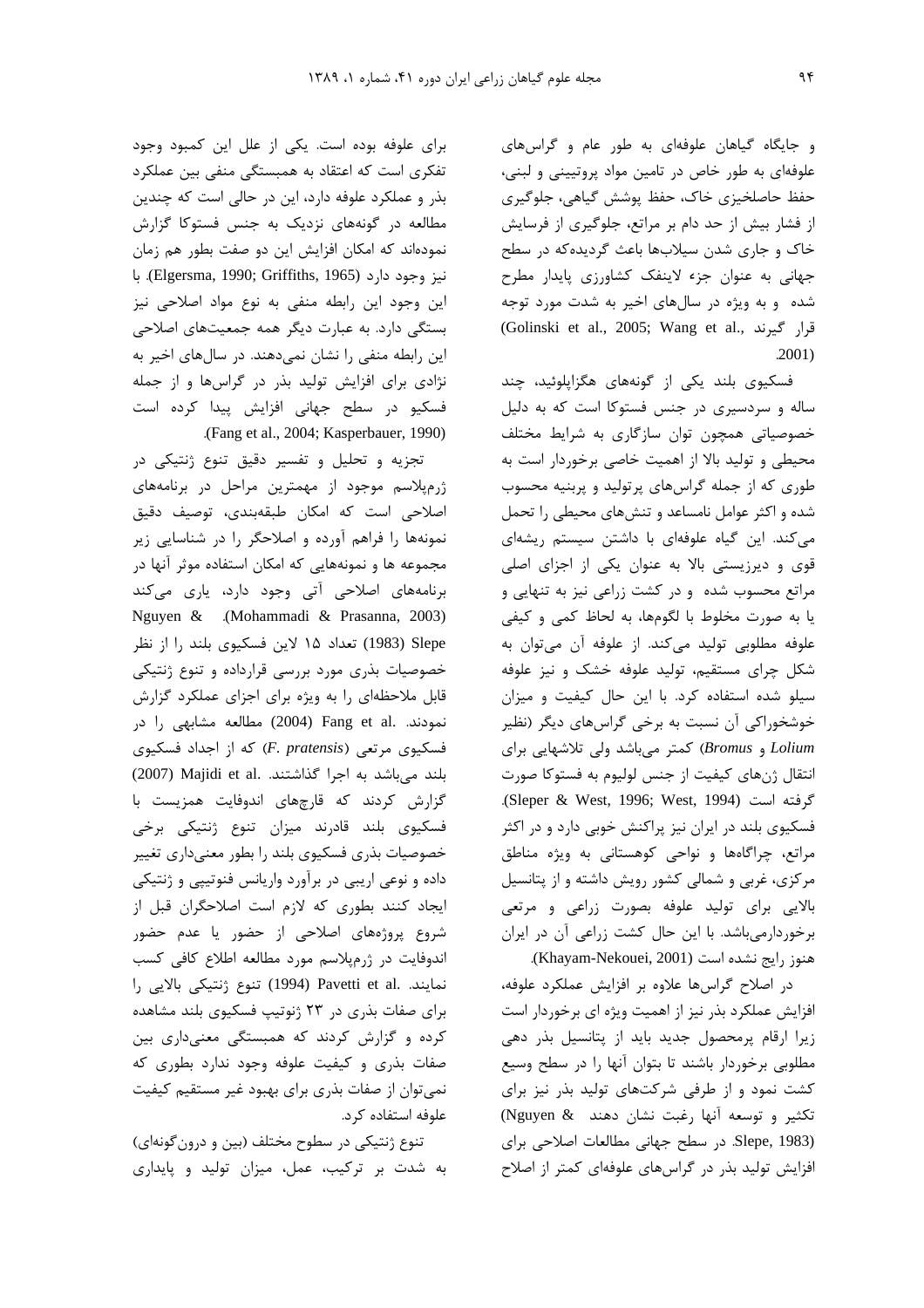اکوسیستمهای طبیعی و زراعی تاثیر میگذارد (Kolliker et al., 2008). امروزه در سطح جهاني يكي از عوامل محدود كننده بهنژادي فسكيوي بلند محدود بودن تنوع ژنتیکی در این گونه علوفهای است به طوری که در برخی کشورها برای برخی از صفات کمی و کیفی در این گیاه تنوع ژنتیکی کافی یافت نگردیده است (Ha, 2000). این در حالی است که در کشور ما ذخایر ژنی غنی و تنوع گیاهی وسیعی برای نباتات علوفهای و خاصه گراسها وجود دارد که نمونه آن را در سایر نقاط دنیا نمیتوان یافت. شناسایی، جمع آوری، ارزیابی و بهره برداری از این تنوع میتواند زمینه را برای توسعه رقم های علوفهای و غیرعلوفهای فراهم آورد. اطلاعات اندکی در زمینه تولید بذر و خصوصیات مربوطه و نیز میزان تنوع ژنتیکی برای این ویژگیها در ژرمپلاسم فسکیوی بلند وجود دارد. این مطالعه با هدف جمعآوری، ارزیابی تودهها و ارقام فسکیوی بلند و برآورد میزان تنوع ژنتیکی موجود در آنها از نظر تولید بذر و صفات وابسته انجام گرفت.

## مواد و روشها

### مواد ژنتیکی و نحوه اجرای آزمایش

مواد ژنتیکی مورد استفاده در این پژوهش تعداد ۴۶ نمونه ايراني وخارجي فسكيوى بلند بودكه اطلاعات آنها در جدول ۱ آورده شده است. از این تعداد، ۲۷ نمونه از توده های بومی کشور می باشند که مستقیماً از مناطق مختلف كشور (مراتع، حاشيه مزارع، ديمزارها و چراگاههای کوهستانی) جمعآوری شدند. همچنین تعداد ۱۹ نمونه خارجی همگی از بانک بذر موسسه آگروبوتانی مجارستان<sup>٬</sup> تهیه شدند. تولید نشاء در گلدانهای پلاستیکی بزرگ حاوی خاک سبک لومی طی پاییز و زمستان در گلخانه دانشگاه صنعتی اصفهان انجام گردید. نشاءها قبل از انتقال به مزرعه به تدریج با هوای سرد بیرون گلخانه سازگار و در اسفند ماه ۱۳۸۱به مزرعه منتقل شدند.

به منظور آمادهسازی زمین شامل شخم پاییزه با گاوآهن برگرداندار، ديسک بهاره جهت خرد کردن کلوخهها، تسطیح و کرتبندی استفاده گردید. میزان

کود مصرفی براساس ۱۵۰ کیلوگرم فسفات آمونیم و ۱۰۰ کیلوگرم کود اوره در هکتار بود که تمامی کود فسفاته قبل از کاشت و کود اوره در دو نوبت به زمین داده شد. طرح آماری مورد استفاده، بلوکهای کامل تصادفی با سه تکرار و هر کرت شامل ردیفهایی با ۱۰ بوته با فواصل بین و درون ردیف۴۰ سانتی متر بود. آبیاری اول بلافاصله پس از کشت نشاءها و آبیاریهای بعدی هر ۷ روز یکبار انجام شد. وجین علفهای هرز طی سه نوبت در طول دوره به روش دستی صورت گرفت. با توجه به اینکه سال اول در گراسهای علوفهای گیاهان در حال استقرار میباشند، اطلاعات این سال در تجزیه و تحلیلها وارد نشد و از دادههای سال دوم (١٣٨٣) براى تحليل نتايج استفاده گرديد. با شروع گردهافشانی اولین یادداشتبرداریها در خردادماه آغازگردید و در نهایت مجموعهای از صفات شامل تعداد خوشه در بوته، طول خوشه (سانتیمتر)، تعداد دانه در خوشه، وزن دانه در خوشه، باروری خوشه [از تقسیم وزن دانه در خوشه (میلیگرم) به طول خوشه (سانتیمتر)]، وزن هزار دانه، عملکرد دانه در بوته (گرم)، تعداد دانه در بوته (از تقسیم وزن دانه در بوته به وزن هزار دانه و سپس ضرب کردن در عدد ۱۰۰۰)، طول برگ پرچم (سانتیمتر) و عرض برگ پرچم (سانتیمتر) اندازەگىرى گردىد.

## تجزیه و تحلیل های آماری

تجزیه واریانس برای صفات مختلف به صورت طرح بلوکهای کامل تصادفی با نمونه برداری انجام گرفت و تیمارها به روش حداقل تفاوت معنیدار(LSD) مقایسه گردیدند. اجزاء متشکله ورایانس با استفاده از امید ریاضی میانگین مربعات طرح آماری برآورد گردید و سپس ضرایب تنوع فنوتیپی و ژنتیکی با استفاده از نرمافزار SAS محاسبه گردید. برآورد وراثتپذیری عمومی صفات بر مبنای تودهها و ارقام داخلی (به دلیل وجود منشاء مشترک) محاسبه گردید. به منظور گروهبندی اکوتیپها از تجزیه خوشهای به روش UPGMA بر مبناى ماتريس فاصله اقليدسى به عنوان معیار فاصله استفاده شد آنگاه تجزیه واریانس و مقایسه میانگین بین گروههای حاصله برای صفات بذری انجام گردید. تجزیه و تحلیلهای آماری به کمک نرمافزار SAS و SPSS و دادهپردازی، ترسیم نمودارها و جداول به کمک نرمافزار Excel انجام گردید.

<sup>1.</sup> Hungarian Institute For Agrobotany (HIFA), Tapioszele, Hungary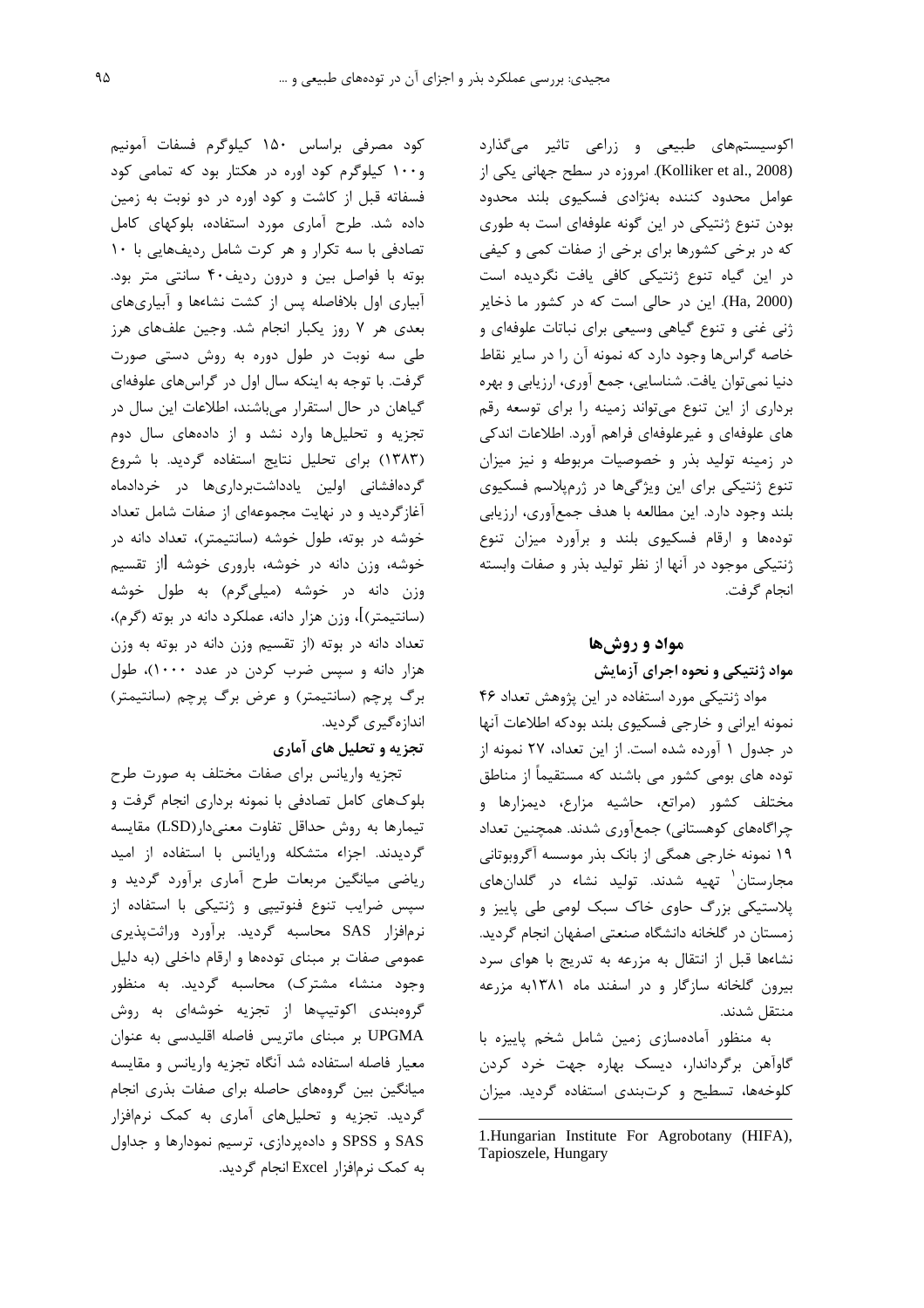## نتايج

نتايج تجزيه واريانس شامل ميانگين مربعات تكرار، رقم و نمونهگیری (تنوع درون) برای صفات مختلف در جدول ٢ نشان داده شده است. ارقام تحت بررسی برای تمام صفات در سطح احتمال ١ درصد تفاوت آماري معنى دار نشان دادند. برآورد ضرايب تنوع فنوتيپى، ژنتیکی و محیطی و نیز ضرایب تنوع درون جوامع به همراه وراثتپذیری صفات مورد مطالعه در جدول ۳ آورده شده است. ضریب تنوع برای مقایسه مقدار نسبی تنوع ژنتیکی بین صفات مختلف کاربرد دارد. در بین صفات مورد مطالعه عملكرد دانه در بوته به همراه تعداد دانه در بوته با بیش از ۹۰ درصدتنوع، بیشترین میزان ضریب تنوع فنوتیپی را دارا بودند. همچنین میزان تنوع ژنتیکی در این صفات بیش از ۴۰ درصد برآورد گردید که حداکثر مقدار را در بین خصوصیات اندازهگیری شده دارا بود. حداقل میزان تنوع مربوط به صفت طول خوشه بود بطوری که مقدار ضریب تنوع ژنتیکی برای این صفت ۱۴/۷۸ درصد برآورد گردید. میزان تنوع درون جوامع از ۷/۷۹ درصد برای وزن هزار دانه تا ۲۴/۹۰ درصد برای طول برگ پرچم متغیر بود. همچنین صفات تعداد دانه در بوته و وزن دانه در خوشه از تنوع درون اکوتیپی بالایی برخوردار بودند. مقادیر وراثتپذیری عمومی صفات (جدول ۳) نشان می دهد که اگر دامنه وراثتپذیری را به سه دسته کم (کمتر از ۲۰ درصد)، متوسط (بین ۲۰ تا ۵۰ درصد) و زیاد (بیشتر از ۵۰ 

به غیر از طول و عرض برگ پرچم، سایر صفات وراثتپذیری عمومی بالا (زیاد) دارند بطوری که مقادیر وراثتپذیری عمومی برای تمامی صفات به غیر از طول و عرض برگ پرچم بیشتر از ۵۰ درصد برآورد گردید.

نتایج مقایسه میانگینها برای صفات مختلف در فسکیوی بلند در جدول ۴ آورده شده است. مقایسه میانگین عملکرد بذر برای ارقام مختلف نشان مے،دھد دامنه این صفت از ۱۰/۲۳ (برای رقم O3) تا ۱۱۸/۳۰ (برای رقم G9) متغییر بود که حاکی از گوناگونی و تنوع زیاد از نظر این ویژگی در بین ارقام مورد بررسی میباشد. ارقام داخلی از نظر تولید بذر نسبت به ارقام خارجی دارای برتری محسوسی بودند بطوری که پس از

جدول ۱ – اسامی نمونههای فسکیوی بلند مورد مطالعه شامل البرنجين وهامز ومعا

| نام، تد و منشاء بموتهها                      |                         |                |      |  |  |  |  |  |  |
|----------------------------------------------|-------------------------|----------------|------|--|--|--|--|--|--|
| محل جمع أوري و تهيه بذر                      | كد نمونه                | نام<br>اختصاري | رديف |  |  |  |  |  |  |
| اصفهان- كلكسيون يزد آباد                     | 9.1.179                 | L2             | ١    |  |  |  |  |  |  |
| اصفهان- سميرم- پادنا                         | 5.001                   | L3             | ٢    |  |  |  |  |  |  |
| خارجي- مجارستان- Ibafa                       |                         |                | ٣    |  |  |  |  |  |  |
|                                              | RCAT040739              | I A            |      |  |  |  |  |  |  |
| اصفهان- سميرم- پادنا- بيده                   | 5.0111                  | L5             | ۴    |  |  |  |  |  |  |
| كهكيلويه و بوير احمد- ياسوج                  | $9 \cdots N$            | L6             | ۵    |  |  |  |  |  |  |
| اصفهان- سميرم                                | L7                      | L7             | ۶    |  |  |  |  |  |  |
| خارجى- مجارستان- Tyukod                      | RCAT064772              | L9             | ٧    |  |  |  |  |  |  |
| خارجي- مجارستان- Taktabaj                    | RCAT064769-1            | L10            | ٨    |  |  |  |  |  |  |
| اصفهان- هونجان                               | L11                     | L11            | ٩    |  |  |  |  |  |  |
| اصفهان- مباركه                               | L12                     | L12            | ۱۰   |  |  |  |  |  |  |
| اصفهان- فريدن- چادگان                        | 5.0119                  | M1             | ۱۱   |  |  |  |  |  |  |
| كردستان- كامياران- توانكش                    | 9.11                    | M2             | ۱۲   |  |  |  |  |  |  |
| اصفهان- بانک ژن فزوه                         | 5.001                   | M3             | ۱۳   |  |  |  |  |  |  |
| اصفهان- بانک ژن فزوه                         | $5 \cdots   1 \cdots  $ | M5             | ۱۴   |  |  |  |  |  |  |
| خارجى- مجارستان- Pakozd                      | RCAT042281-1            | M6             | ۱۵   |  |  |  |  |  |  |
| اصفهان- بانک ژن فزوه                         | 5.19A                   | M7             | ۱۶   |  |  |  |  |  |  |
| چهار محال و بختیاری- بروجن- گندمان           | 5.199                   | M8             | ۱۷   |  |  |  |  |  |  |
| اصفهان- داران                                | 5.0111                  | M9             | ۱۸   |  |  |  |  |  |  |
| اصفهان- بانک ژن فزوه                         | 9.1.19                  | M10            | ۱۹   |  |  |  |  |  |  |
| اصفهان- مباركه                               | M11                     | M11            | ٢٠   |  |  |  |  |  |  |
| اصفهان- نطنز- كشه                            | M12                     | M12            | ۲۱   |  |  |  |  |  |  |
| رقم تجاري خارجي - آمريكا- New                |                         |                |      |  |  |  |  |  |  |
| Jersey                                       | Rebel                   | N1             | ۲۲   |  |  |  |  |  |  |
| اصفهان- سميرم                                | ۶۰۰۰/۷۹                 | N2             | ۲۳   |  |  |  |  |  |  |
| خارجي- مجارستان- Pacin                       | RCAT064767-1            | N3             | ۲۴   |  |  |  |  |  |  |
| خارجى- مجارستان- Pakozd                      | RCAT042281-2            | N4             | ۲۵   |  |  |  |  |  |  |
| خارجی- مجارستان- Felososzentivan             | RCAT041681              | N5             | ۲۶   |  |  |  |  |  |  |
|                                              | N <sub>6</sub>          |                | ٢٧   |  |  |  |  |  |  |
| اصفهان- گلوگرد                               |                         | N6             |      |  |  |  |  |  |  |
| اصفهان- فريدن                                | N7                      | N7             | ۲۸   |  |  |  |  |  |  |
| چهارمحال و بختیاری- شهر کرد                  | N8                      | N8             | ۲۹   |  |  |  |  |  |  |
| RCAT042279-1 خارجي- مجارستان- Kecskemet-Solt |                         | N9             | ٣٠   |  |  |  |  |  |  |
| خارجي- مجارستان                              | 06477                   | N10            | ۳۱   |  |  |  |  |  |  |
| خارجى- مجارستان- Csesznek                    | RCAT041877              | N12            | ٣٢   |  |  |  |  |  |  |
| خارجى- مجارستان- Taktabaj                    | RCAT064769-2            | 01             | ٣٣   |  |  |  |  |  |  |
| خارجی- مجارستان- Szeleveny                   | RCAT041849              | O <sub>2</sub> | ٣۴   |  |  |  |  |  |  |
| خارجی- مجارستان- Orgovany                    | <b>RCAT041876</b>       | O <sub>3</sub> | ٣۵   |  |  |  |  |  |  |
| RCAT042279-2 خارجى- مجارستان- Kecskemet-Solt |                         | O4             | ٣۶   |  |  |  |  |  |  |
| خارجي- مجارستان- Pacin                       | RCAT064767-2            | O5             | ٣٧   |  |  |  |  |  |  |
| اصفهان- كلكسيون يزد آباد                     | 9.171                   | O6             | ۳۸   |  |  |  |  |  |  |
| اصفهان- بانک ژن فزوه                         | 5.17.1                  | O8             | ٣٩   |  |  |  |  |  |  |
| خارجى- مجارستان- Sarkad                      | RCAT041815-1            | O10            | ۴٠   |  |  |  |  |  |  |
| اصفهان- كلكسيون يزد آباد                     | 5.177                   | O11            | ۴۱   |  |  |  |  |  |  |
| خارجي- مجارستان- Sarkad                      | RCAT041815-2            | O12            | ۴۲   |  |  |  |  |  |  |
| سمنان- شاهرود                                | $5 \cdots A4$           | A4             | ۴۳   |  |  |  |  |  |  |
| اصفهان- بانک ژن فزوه                         | $5 \cdots$ G9           | G9             | ۴۴   |  |  |  |  |  |  |
| خارجي- لهستان- نامشخص                        | 5.115                   | J6             | ۴۵   |  |  |  |  |  |  |
| سمنان- شاهرود                                | 9.001                   | V3             | ۴۶   |  |  |  |  |  |  |
|                                              |                         |                |      |  |  |  |  |  |  |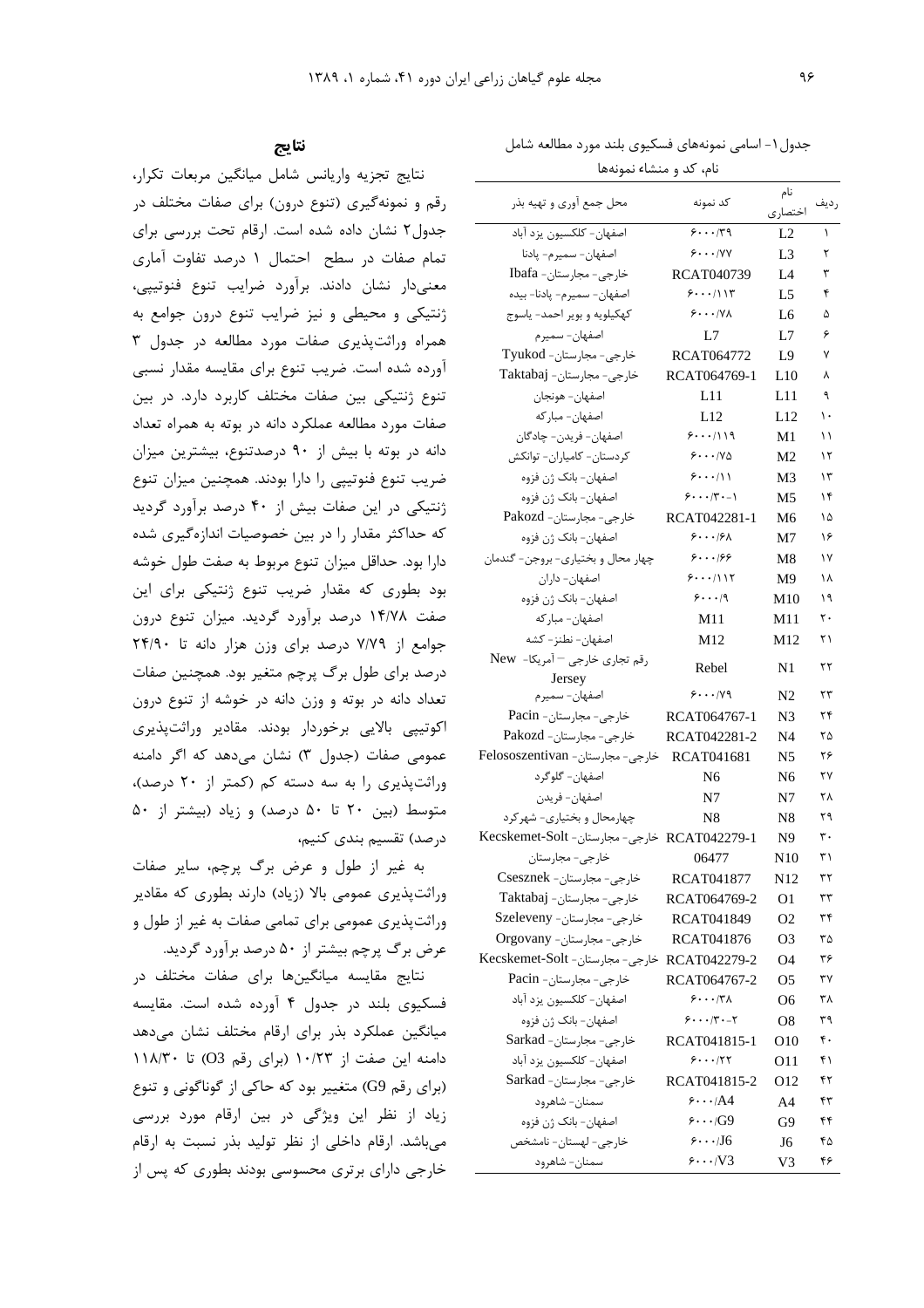G9 (با منشاء اصفهان)، تودههای V3 (با منشاء شاهرود) و L6 (با منشاء ياسوج) با بيش از ١٠٠ گرم بذر در هر بوته حداکثر میزان تولید بذر را به خود اختصاص دادند. این در حالی است که کمترین میزان تولید بذر پس از O3 متعلق به ارقام N5 و N3 و L4 (همگی دارای منشاء خارجي) مي باشد بطوريكه با توليد كمتر از ۲۰ گرم در بوته حداقل میزان تولید بذر را به خود اختصاص دادند. عملکرد بذر در گراسهای علوفهای، همانند غلات، یک صفت پیچیده است زیراکه برآیندی از ویژگیهای مختلف نظیر تعداد پنجه بارور، تعداد دانه در خوشه و وزن هزار دانه بوده و نیز تحت تاثیر برخی صفات مورفولوژیک نظیر طول برگ، عرض برگ و طول خوشه قرار می گیرد (Fang et al., 2004). مقايسه ميانگينها براي اجزاي عملکرد بذر در جوامع مورد بررسی حاکی از آن است که تنوع قابل ملاحظهای بین آنها وجود دارد بطوری که برای تعداد خوشه در بوته بین حداقل این صفت (۷۴/۱۷  $(V3 - K)$  در جمعیت N3) و حداکثر آن (۲۹۱ در جمعیت حدود ۴ برابر اختلاف وجود دارد. همچنین وزن هزار

دانه در بین ارقام مورد بررسی از ۱/۵ گرم (در A4) تا ۳/۱۳ (در O4) متغیر بود که نشاندهنده وجود پتانسیل کافی برای بهبود این صفت در فسکیوی بلند مے باشد.

مقایسه میانگین ارقام و توده های مورد بررسی برای صفت باروری خوشه (جدول ۳) حاکی از آن است که دامنه این صفت از ۶/۱۳ گرم بر سانتیمتر (در رقم خارجی O3) تا ۲۸/۵۵ (در توده داخلی L2) متغیر بود که نشان دهنده تنوع ژنتیکی قابل میباشد. اگر نمونههای مورد بررسی را از نظر این ویژگی به سه گروه کمتر از ۱۰ گرم بر سانتیمتر، ۱۰ تا۲۰ گرم بر سانتیمتر و بیشتر از ۲۰ گرم بر سانتیمتر تقسیم کنیم، چهار رقم خارجي 41، N5 ،L4 و O3 در گروه اول (كمترين مقدار باروری) قرار گرفتند. نتایج جدول ۳ حاکی از آن است که تنوع ژنتیکی قابل ملاحظهای از نظر طول و عرض برگ پرچم در بین نمونههای بررسی شده وجود دارد که نتایج مقایسه میانگین ارقام نیز آن را تایید می کند (برای این دو صفت نشان داده نشده است).

|                               |                   |                   | Ċ                                                                      | <u>.</u>            |
|-------------------------------|-------------------|-------------------|------------------------------------------------------------------------|---------------------|
| ضريب تغييرات محيطي            | نمونه گیر ی       | ر قم              | تكرار                                                                  | صفت                 |
| $\mathbf{r} \cdot \mathbf{r}$ | 171/Y9            | $\lambda$ ۶۷۵۵/۶۲ | $\mathbf{Y} \cdot \cdot \mathbf{Y} / \cdot \overline{\mathbf{A}^{**}}$ | عملکرد دانه در بوته |
| Yf/Y9                         | YfY/Y             | 10Y57/F7          | 490.19                                                                 | تعداد خوشه در بوته  |
| <b>TA/95</b>                  | 54.11             | 17.4V/1           | $\mathbf{r} \cdot \mathbf{q}^{\text{ns}}$                              | تعداد دانه در خوشه  |
| 57/70                         | $Y \cdot 97777$   | 5905.550          | <b>AARASYAT</b> <sup>ns</sup>                                          | تعداد دانه در بوته  |
| ۱۲۵۱                          | .1.88             | $1/10^{27}$       | $\cdot/\lambda^{ns}$                                                   | وزن هزار دانه       |
| Y9/1                          | 1551/11           | $FFY/9\Lambda$    | 551/95                                                                 | وزن دانه در خوشه    |
| ۱۸/۵۱                         | 1/41              | 550               | $\mathbf{y}/\mathbf{q}\mathbf{z}^{\text{ns}}$                          | طول خوشه            |
| <u>YVIJ</u>                   | 9/29              | 1Y5/Y             | 99/77                                                                  | باروري خوشه         |
| 19/17                         | 11/78             | 1019/51           | $\mathbf{r} \mathbf{1}/\mathbf{q} \mathbf{s}^{\text{ns}}$              | طول برگ پرچم        |
| 17/40                         | $\cdot/\lambda$ . | 17/77             | $\Delta f/YV^*$                                                        | عرض برگ پرچم        |
|                               |                   |                   |                                                                        |                     |

جدول۲- میانگین مربعات منابع مختلف تغییر در تجزیه واریانس صفات بذری در ارقام فسکیوی بلند

ns ، \* \* و \*\*\* به ترتیب عدم معنیداری، معنیداری در سطوح احتمال ۰/۵ و ۰/۱ درصد.

جدول۳- مقادیر ضرایب تنوع فنوتیپی، ژنتیکی، محیطی و وراثتپذیری صفات بذری در ارقام فسکیوی بلند\*

| وراثت پذيري        | تنوع درون جوامع                 |                       | تنوع بين جوامع           | ميانگين                                                 | صفت                           |  |
|--------------------|---------------------------------|-----------------------|--------------------------|---------------------------------------------------------|-------------------------------|--|
| عمومی              | ضريب تنوع                       | ضريب تنوع ژنتيكي      | ضريب تنوع فنوتيپي        |                                                         |                               |  |
| $\Delta f/T$       | ۱۶۱۳۶                           | 51.5                  | 97/71                    | $\Delta Y/N\lambda \pm \Delta/\mathfrak{F}$             | عملکرد دانه در بوته (گرم)     |  |
| <b>YAIDS</b>       | $1 \vee \vee \cdot \tau$        | Y51.9                 | Yf/F9                    | $Y^2 - Y^2 + 9$                                         | تعداد خوشه در بوته            |  |
| 91/77              | ۱۹/۳۴                           | $Y\Lambda/\Delta$     | $\lambda V/\Delta \tau$  | $15.77 + 9.7$                                           | تعداد دانه در خوشه            |  |
| $Y\Delta/\Delta Y$ | <b>77/۶۲</b>                    | 41/94                 | 91/AY                    | $Y \cdot Y 9Y + Y \cdot \cdot$                          | تعداد دانه در بوته            |  |
| 99184              | $\mathcal{N} \cdot \mathcal{N}$ | 15/75                 | 47/48                    | $Y/\Delta Y \pm -1.5$                                   | وزن هزار دانه (گرم)           |  |
| $YY/\lambda$ 9     | YY/Y                            | $\tau\tau/\tau\Delta$ | $\lambda$ 9/ $\lambda$ Y | $\mathbf{Y} \cdot \mathbf{Y} \pm \mathbf{Y} \mathbf{Y}$ | وزن دانه در خوشه (گرم)        |  |
| $YY/\Delta P$      | $Y/Y$ ۹                         | 15/4                  | $f\cup\overline{c}$      | 19/۲۴± <i>•166</i>                                      | طول خوشه (سانتيمتر)           |  |
| Y1/FY              | 11/95                           | <b>7818V</b>          | $Y9/\cdot9$              | $18/75 \pm 1/1.8$                                       | باروری خوشه (گرم بر سانتیمتر) |  |
| f177               | Yf/9                            | T115                  | 48/21                    | $Y''/f' + Y$                                            | طول برگ پرچم (سانتيمتر)       |  |
| 41/٣٢              | ۱۸                              | ۳۵/۲۶                 | 41/69                    | $f/Y$ $\div$ $f$                                        | عرض برگ پرچم (میلیمتر)        |  |

\* کلیه ضرایب و نیز وراثتپذیری بر حسب درصد می باشند.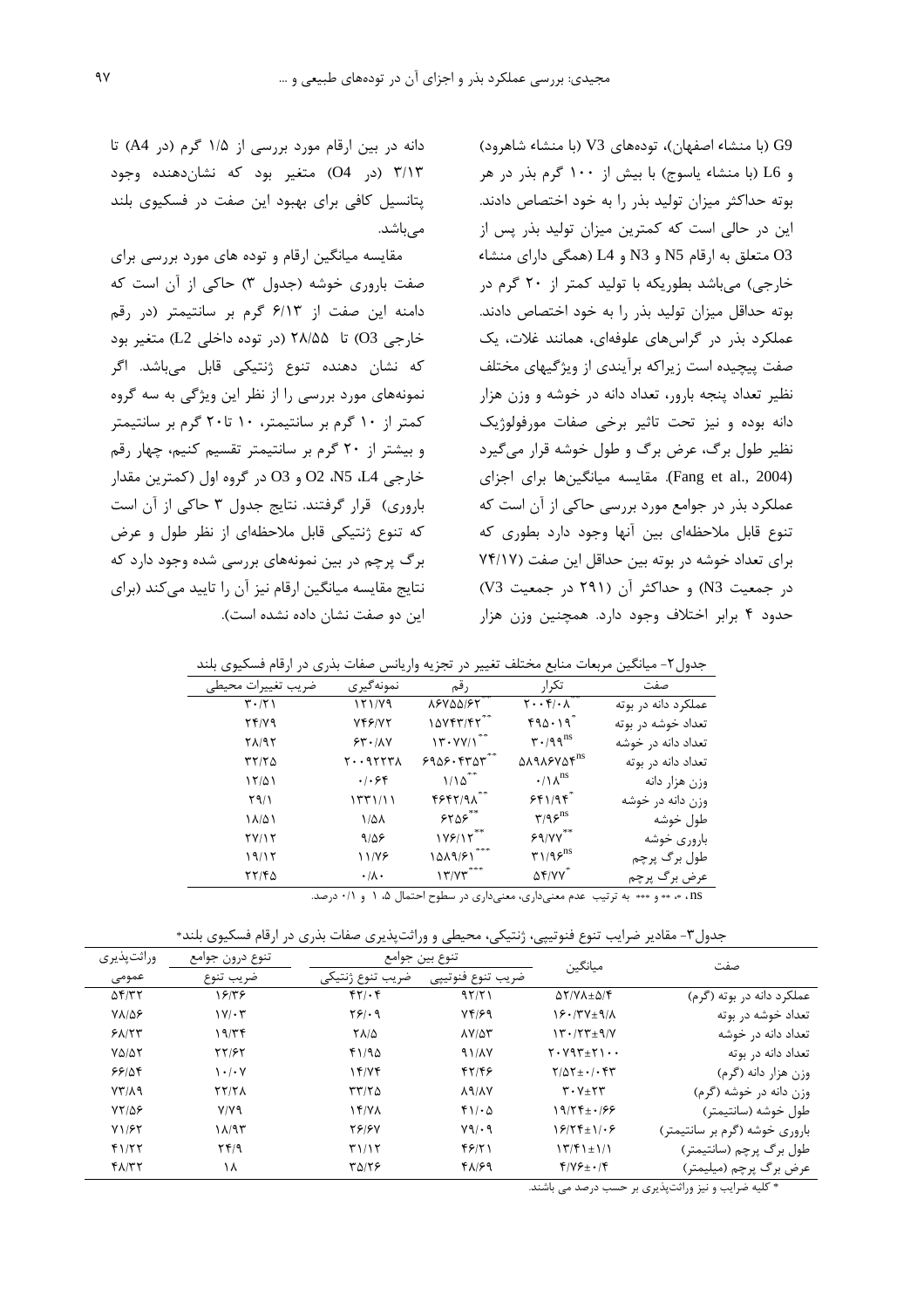| جدول۳- مقایسه میانگینهای حصوصیات بدری در ارقام فسکیوی بلند |                                             |                                          |                                         |                               |                               |                                             |                                          |                 |
|------------------------------------------------------------|---------------------------------------------|------------------------------------------|-----------------------------------------|-------------------------------|-------------------------------|---------------------------------------------|------------------------------------------|-----------------|
| بارورى خوشه                                                | طول خوشه                                    | وزن دانه در                              | تعداد دانه                              |                               | تعداد خوشه تعداد دانه در وزن  |                                             | عملكرد دانه                              | رقم             |
| (میلیگرم در سانتیمتر)                                      | (سانتيمتر)                                  | خوشه (میلیگرم)                           |                                         | هزار دانه در بوته             | خوشه                          | در بوته                                     | در بوته                                  |                 |
| 71/00                                                      | $Y \cdot / Y Y$                             | <b>SFF/VT</b>                            | ٢٨۶٧٣                                   | $\mathbf{y} \cdot \mathbf{y}$ | $P(X \wedge Y)$               | ۱۵۹/۵                                       | ٨۵                                       | L2              |
| 10/Y                                                       | 771.87                                      | $\Gamma \Delta \Upsilon / \cdot \Lambda$ | ۲۰۹۷۹                                   | ۲/۶۵                          | 157/99                        | 154/67                                      | $\Delta f/\Delta T$                      | L <sub>3</sub>  |
| $Y/\mathcal{F}Y$                                           | 17/٣۶٧                                      | 97/9V                                    | <b>YATY</b>                             | Y/177                         | ۴۴/۸۳                         | 18.19Y                                      | 19/9                                     | $\mathbf{L}4$   |
| 1777                                                       | $\lambda/\lambda$                           | $Y\Delta Y/YY$                           | 11.44                                   | $\mathsf{Y}/\mathsf{Y}$       | 97/99                         | $\lambda V/T$                               | ۲۸/۵۶                                    | L <sub>5</sub>  |
| 19/·9                                                      | $YY/\Delta YY$                              | $\Delta f V / \cdot V$                   | ٣۶٨۴.                                   | 7/199                         | 19.77V                        | 110/87                                      | $1 - \Delta/2 + \Upsilon$                | L <sub>6</sub>  |
| 18/08                                                      | ۱۹/۹۳۳                                      | Y91/97                                   | 11780                                   | Y/9                           | 1.7/19                        | $\mathcal{N} \cdot \mathcal{K}/\mathcal{F}$ | $\mathbf{r} \mathbf{y} \cdot \mathbf{y}$ | L7              |
| 10/T1                                                      | 18/917                                      | <b>TYA/4</b>                             | 18382                                   | $Y/9\Lambda Y$                | 98144                         | 1Y1/TT                                      | 41/61                                    | L9              |
| $17/\Delta$                                                | $1Y/\cdot Y$                                | 119/77                                   | ۲۱۴۶۴                                   | $Y/F \setminus F$             | $50/\cdot 7$                  | $Y \cup Y$                                  | 41/16                                    | L10             |
| 18/90                                                      | 15.77                                       | <b>747/۳۸</b>                            | ١۶٣١٢                                   | $\mathsf{Y}/\Delta$           | 14416                         | $1 \cdot \cdot / \Lambda \Upsilon$          | $\Upsilon \Upsilon / \Upsilon \Upsilon$  | L11             |
| <b>TF/FA</b>                                               | $\frac{1}{\sqrt{2}}$                        | 519/7                                    | <b>TT999</b>                            | ۲/۴۶۶                         | ۱۹۴۱۶                         | 158/17                                      | $\Delta$ ۶/۰۸                            | L12             |
| 18/91                                                      | $\uparrow\uparrow/\uparrow\uparrow\uparrow$ | ۳۵۳/۶۲                                   | 77809                                   | $\mathbf{r}/\cdot\mathbf{r}$  | 111/18                        | $197/\Delta$                                | 99/7V                                    | M1              |
| <b><i>IN/YE</i></b>                                        | $Y \cdot / \cdot YY$                        | <b>787/7</b>                             | ۱۹۳۹۷                                   | $\frac{1}{V}$                 | Yf1/Yf                        | 170/87                                      | $f \frac{1}{V}$                          | M <sub>2</sub>  |
| 1Y/Y                                                       | $Y \cdot / \Delta \Lambda Y$                | $T\Delta T/T\Delta$                      | 1YYf1                                   | $Y/\cdot 55$                  | 11Y/FF                        | $151/\Delta$                                | $\Delta Y/\Delta$                        | M <sub>3</sub>  |
| 19/TT                                                      | $Y \cdot / 91Y$                             | 4.070                                    | <b>71474</b>                            | Y/919                         | 16.708                        | ١۵۵/٨٣                                      | 55/7                                     | M <sub>5</sub>  |
| 1.1.9                                                      | 19/2                                        | 191/10                                   | 1.7.7                                   | $Y/\lambda\lambda Y$          | $Y \cdot 194$                 | ۱۴۵/۳۳                                      | $\Upsilon \Lambda / \Upsilon$            | M <sub>6</sub>  |
| $\lambda/\kappa$                                           | $\mathbf{Y} \cdot \mathbf{X}$               | $\Upsilon V \Upsilon \Delta$             | ٢١۴۵١                                   | $Y/Y\Delta$                   | 158/91                        | 107/17                                      | <b>AV/FF</b>                             | M7              |
| $\Upsilon \Upsilon / \Upsilon$                             | 19/F1V                                      | $\mathbf{r} \cdot \mathbf{r}$ /۲۳        | $Y \cup Y$                              | $Y/\lambda YY$                | $1f1/\cdot 7$                 | 177/17                                      | $\Delta$ 9/ $\Delta$ ۴                   | M <sub>9</sub>  |
| $Y \cdot / Y$                                              | <b>TY/SAT</b>                               | 441/21                                   | <b>7811V</b>                            | Y/919                         | 1011.9                        | 178/0                                       | $Y$ ۶/۰۵                                 | M10             |
| 1Y/Y                                                       | 1Y/77Y                                      | 898/4V                                   | 10174                                   | ۲۱۶۵                          | 111/91                        | ۱۴۹                                         | 55/77                                    | M11             |
| 11/Y <sub>0</sub>                                          | 1Y/F1Y                                      | $\mathbf{Y}\cdot\Delta/\Lambda\Delta$    | ۶۵۱۸                                    | $Y/F\Lambda Y$                | $\lambda \Upsilon/\Upsilon V$ | $\lambda Y$ / $\epsilon Y$                  | YY/9Y                                    | M12             |
| Y1/F                                                       | 1Y/F                                        | ۳۷۲                                      | <b>TATAA</b>                            | $\mathbf{Y}/\mathbf{Y}$       | $100/-1$                      | ۲۴۷                                         | $91/\lambda9$                            | N1              |
| 14/48                                                      | 19/Y                                        | 114/47                                   | 17187                                   | $\Upsilon/\Upsilon$           | 151/15                        | 170/87                                      | <b>TA/VY</b>                             | N2              |
| 11/Y                                                       | 19/TTT                                      | 19.797                                   | ۵۷۵۶                                    | $Y/F\Lambda Y$                | 78/79                         | Yf/Y                                        | 15/71                                    | N <sub>3</sub>  |
| 15/40                                                      | $\lambda/\kappa$                            | $\Upsilon V V / \Upsilon \Delta$ .       | ۱۹۹۳۷                                   | $Y/\Delta$                    | 11.1.9                        | ۱۶۹                                         | 01/Tf                                    | N <sub>4</sub>  |
| $\mathsf{Y}^-$                                             | $15/\lambda$                                | <b>AT/AY</b>                             | 55.5                                    | 1/988                         | $f1/\lambda\lambda$           | 108/۳۳                                      | 11/7                                     | N <sub>5</sub>  |
| 18/75                                                      | $\lambda/\tau$                              | ۲۹۶/۱۳                                   | ۱۷۲۹۹                                   | 1/788                         | $1Y1/Y\Delta$                 | 1.594                                       | <b>٣١/٨٧</b>                             | N <sub>6</sub>  |
| $\gamma/\gamma$                                            | ۲۳                                          | ۲۲۵                                      | Y1Y19                                   | $\frac{1}{9}$                 | 111/57                        | $\lambda$                                   | $F \cdot / \Delta$                       | N <sub>8</sub>  |
| $\lambda \Delta/ \Upsilon \Upsilon$                        | 15/1                                        | $Y$ ۶۴/۳۳                                | 1.771                                   | 7/988                         | 97/9                          | 177/۶۷                                      | $Y\Lambda/Y$ $\Delta$                    | N <sub>9</sub>  |
| 15/11                                                      | ٢١/۶٨٣                                      | Y9V/10                                   | $\Upsilon \Upsilon \setminus \Lambda$ . | $Y/\lambda$                   | 178/11                        | 149/67                                      | 55/70                                    | N10             |
| 17/۳۶                                                      | ۱۶/۲۳۳                                      | ۰۳۲۳۷                                    | 24796                                   | $\mathbf{Y}/\mathbf{F}$       | ۱۹۵/۶۳                        | 28.167                                      | $\lambda$ ۴/۷۵                           | N <sub>12</sub> |
| $Y$ ۶/۹۳                                                   | 10/884                                      | 570/7                                    | <b>TTYTT</b>                            | 29917                         | $1Y \cdot  Y$ ۶               | 10.                                         | 81/98                                    | O <sub>1</sub>  |
| $Y$ /۹                                                     | 18/177                                      | 158/97                                   | ۵۶۹۷                                    | Y/FYY                         | $\Delta\Delta/\Lambda$ 9      | 1YY                                         | <b>٣۶/٢٧</b>                             | O <sub>2</sub>  |
| 9/15                                                       | Yf/TY                                       | 101/Y                                    | ۶۵۴۸                                    | $1/\Delta$                    | 1.9/1V                        | ᄾᄉ                                          | $\mathcal{N} \cdot \mathcal{N}$          | O <sub>3</sub>  |
| YY/YY                                                      | 1Y/1                                        | <b>TAA/TY</b>                            | ۱۴۶۳۶                                   | $\mathbf{r}/\mathbf{r}$       | 171/19                        | 117                                         | 57/7                                     | O4              |
| $\mathsf{r}\cdot$                                          | ٢٢/٥٣٣                                      | 400/07                                   | 19.99                                   | 39117                         | 18.1                          | ۱۴۵                                         | 5.187                                    | O <sub>5</sub>  |
| $\lambda/\tau$                                             | 19/7                                        | ۳۴۱/۰۳                                   | ۲۶۱۰۷                                   | 7/10                          | 17.799                        | ۱۹۹/۵                                       | $Yf/\Delta Y$                            | O <sub>6</sub>  |
| 15/91                                                      | 28/474                                      | $\Upsilon V \Delta / \Upsilon$           | <b>TATTY</b>                            | $Y/Y\wedge Y$                 | 108/۳۳                        | <b>TF1/17</b>                               | 97/79                                    | O <sub>8</sub>  |
| 1.7                                                        | 10/187                                      | 10Y/17                                   | 1515.                                   | ۲/۳۶۶                         | 5Y/FV                         | 199/TT                                      | $\mathbf{Y} \cdot \mathbf{191}$          | O <sub>10</sub> |
| $1 - \Lambda r$                                            | ۱۵/۳۸۳                                      | 189/۲۷                                   | ۲۰۱۳۱                                   | ۲/۱                           | $91/\cdot V$                  | 101/77                                      | $\mathbf{y}/\mathbf{y}$                  | 012             |
| 14/8                                                       | $1V/\Delta$                                 | ٢۵۵/٩                                    | <b>TAATY</b>                            | $1/\Delta$                    | $1 V \cdot 19$                | ۲۱۰                                         | $\Delta Y/Yf$                            | A4              |
| YY/Y                                                       | 77/۴۳۳                                      | $\Delta$ - $1/\Delta$ ۳                  | ۴۲۹۲۶                                   | ۲/۹۶۶                         | 119/·9                        | <b>779/67</b>                               | $11\lambda/T$                            | G9              |
| 77/18                                                      | 19/F                                        | 4641                                     | <b>٣٧۶٨١</b>                            | 2318                          | ۱۹۴/۹۳                        | 194/67                                      | ۸۷/۰۹                                    | J6              |
| 10/60                                                      | $\tau\tau/\cdot \Delta$                     | 318/8                                    | FYAIY                                   | Y/Y                           | 18310                         | ۲۹۱                                         | $1 - 7/\Delta V$                         | V <sub>3</sub>  |
| $\lambda/\Upsilon\Lambda$                                  | $\mathfrak{k}/\cdot\Delta\mathsf{V}$        | 10.199                                   | 14787                                   | .7888                         | Y9/YY                         | Y1/Ff                                       | 39/13                                    | <b>LSD</b>      |

رده! ۴- مقایسه میانگت: های خصوصیات بذری در ارقام فسکروی را د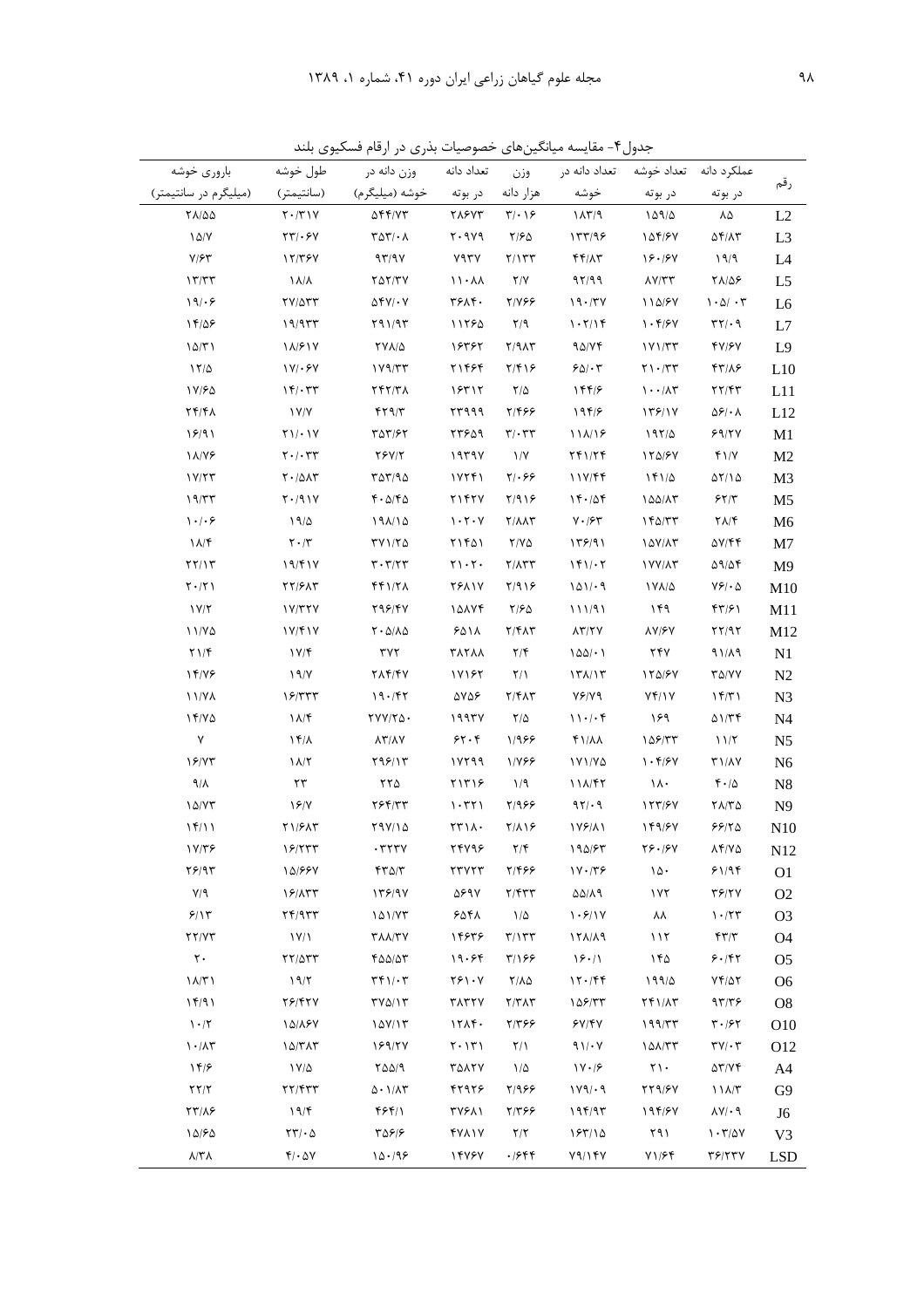نمودار حاصل از تجزیه کلاستر (شکل ۱) حاکی از آن است که ۴۳ نمونه مورد مطالعه را میتوان به پنج گروه جداگانه تقسیم کرد. مقایسه میانگین گروهها (جدول۵) نشان میدهد که گروههای چهارم و پنجم از برتری محسوسی نسبت به سایر گروهها برخوردار بودند.گروه اول ۱۸ نمونه که همگی تودههای بومی کشور بودند را در خود جای داد. مشاهده ویژگیهای این گروه (جدول ۵) حاکی از آن است که این گروه به لحاظ عملکرد دانه در حد متوسط قرار دارد بطوری که در سطح ۵ درصد عملکرد دانه این گروه کمتر از گروههای ینجم و چهارم و بیشتر از گروههای دوم و سوم قرار داشت. با این حال این گروه به لحاظ تعداد دانه در خوشه، وزن دانه در خوشه، طول خوشه و باروری خوشه تفاوت معنیداری با گروههای برتر (گروه چهارم و پنجم) نداشت. در گروه دوم و سوم به ترتیب تعداد ۸ و ۱۰ نمونه که همگی منشاء مجاری (کشور مجارستان) داشتند جای گرفتند. نمونههای این دو گروه به لحاظ عملکرد دانه کمترین مقدار را به خود اختصاص دادند و از نظر این ویژگی اکثر خصوصیات مورد بررسی با یکدیگر اختلاف آماری معنی داری نداشتند.

گروه چهارم، ۵ نمونه که همگی بومی کشور بودند را در خود جای داد این اکوتیپها به لحاظ عملکرد دانه، تعداد خوشه و تعداد دانه در خوشه، پس از گروه پنجم در مرتبه دوم قرار داشتند و از نظر سایر ویژگیها تفاوت آماری معنیداری بین این دو گروه وجود نداشت (جدول۵). در گروه پنجم تنها ۲ نمونه جای گرفت که هر دو ارقام تجاری بودند که یکی در آمریکا و دیگری در لهستان آزاد شده و مورد استفاده قرار گرفتهاند. نتایج نشان میدهد که این گروه از نظر اکثر خصوصیات بذری حداکثر مقدار را در بین گروهها دارا بود که به احتمال

زیاد دلیل آن انجام برنامههای اصلاحی در زمینه بهبود خصوصیات بذری روی آنها میباشد. این در حالی است که تودههای ایرانی بویژه در گروه چهارم، علی غم بکر بودن و عدم انجام برنامه اصلاحی روی آنها، از نظر برخی ویژگیها با این دو رقم اصلاح شده تفاوت معنیداری نداشتند و انتظار می رود که با توسعه برنامههای اصلاحی روی آنها بتوانند با ارقام معرفی شده خارجی رقابت کنند ضمن اینکه از سازگاری به شرایط محیطی داخلی نیز بر خور دار مے باشند.

### ىحث

تفاوت آماری معنیدار بین ارقام مورد مطالعه و وجود ضرایب تنوع بالا برای اکثر خصوصیات حاکی از اختلاف فاحش بين نمونهها و نيز تنوع بالا از نظر صفات بذری میباشد. این تنوع کارایی بالای روشهای اصلاحی را در بهبود این صفات و خواص مرتبط با آنها را نشان می دهد. ضرایب تنوع فنوتیپی برای کلیه صفات از ضرایب تنوع ژنتیکی بزرگتر بودند با این وجود تفاوت بین ضریب تنوع فنوتیپی و ضریب تنوع ژنتیکی برای صفات مختلف متفاوت بود که ناشی از تاثیرپذیری غيريكسان از عوامل محيطى مىباشد (جدول٣). اختلاف ناچیز بین این دو ضریب در مطالعات دیگر (Estilai et al., 1992; Majidi, 2007) نيز گزارش شده است. بالا بودن ضرایب تنوع درون جوامع، امکان انتخاب ژنوتیپ(های)برتر از درون نمونههای مورد بررسی را نوید می دهد. از آنجایی که فسکیوی بلند یک گونه خود ناسازگار می باشد، درجه بالای دگرگشنی موجب حدوث میزان بالای هتروزایگوسیتی و تنوع درون جوامع می گردد (Kolliker et al., 2003).

جدول ۵– میانگین صفات ارقام فسیکو در هر یک از گروههای حاصل از تجزیه کلاستر بر اساس خصوصیات بذری\*

| بارورى                                       | طول                                       | وزن دانه در                                                                | وزن هزار                                  | تعداد دانه د,                                   | تعداد دانه د,                                     | تعداد خوشه در                                                    | عملکر د دانه                                                      | گروه       |
|----------------------------------------------|-------------------------------------------|----------------------------------------------------------------------------|-------------------------------------------|-------------------------------------------------|---------------------------------------------------|------------------------------------------------------------------|-------------------------------------------------------------------|------------|
| خوشه                                         | خوشه                                      | خوشه                                                                       | دانه                                      | يو ته                                           | خوشه                                              | بو ته                                                            | در بوته                                                           |            |
| $\Lambda/\Upsilon\Lambda^A$                  | $19/VW^{AB}$                              | $\mathbf{r} \mathbf{r} \mathbf{r}$ / $\mathbf{r} \mathbf{v}^{\mathrm{AB}}$ | $Y/\mathfrak{S}$ . <sup>A</sup>           | $\mathsf{YY}\mathsf{F1}\mathsf{F}^{\mathsf{C}}$ | $YY/Y^{AB}$                                       | $1V \cdot / \cdot \Delta^{BC}$                                   | $9.18^{\circ}$                                                    | گروه اول   |
| $10/90^{AB}$                                 | $1V/FF^B$                                 | $\mathsf{Y}\mathsf{Y}\mathsf{A}$ / $\mathsf{Y}^{\text{BC}}$                | $Y/\Delta S^A$                            | $15915^D$                                       | $11Y/\Delta V^{BC}$                               | $177/00^{\circ}$                                                 | $\mathbf{r}\mathbf{r}/\mathbf{v}^{\mathrm{D}}$                    | گروه دوم   |
| $\mathcal{N} \cdot \mathcal{N}^{\mathrm{B}}$ | $\mathsf{V}/\mathsf{A}\cdot^{\mathsf{B}}$ | $190/9V^C$                                                                 | $Y/\mathfrak{F}\mathfrak{F}^{\mathrm{A}}$ | $\lambda$ ۳۳ $\Delta^E$                         | $Y\Delta/T^C$                                     | 155/20                                                           | $\mathbf{Y}\mathbf{Y}/\mathbf{Y}\boldsymbol{\Delta}^{\mathrm{D}}$ | گروه سوم   |
| $\lambda$ / $V$ $S^A$                        | $Y1/F\Delta^{AB}$                         | $F \cdot Y / \Lambda F^{AB}$                                               | $Y/Y\Lambda^A$                            | $rrrrqr^B$                                      | ۱۷۳/۴۴ $^{\rm A}$                                 | $\mathbf{Y} \cdot \mathbf{1}/\mathbf{A} \mathbf{Y}^{\mathrm{B}}$ | $\lambda$ ۶/۲۲ <sup>B</sup>                                       | گروه چهارم |
| ۱۸/۹ $\mathsf{Y}^\mathrm{A}$                 | $YY/VP^A$                                 | $YY9/YY^A$                                                                 | $Y/\Delta\lambda^A$                       | $f \wedge f' \vee \wedge^A$                     | $\mathsf{IV} \mathsf{IV} \mathsf{N}^{\mathsf{A}}$ | $Y \xi \cdot (Y \Delta^A)$                                       | 11.79                                                             | گروه ينجم  |

\* برای هر صفت تفاوت دو میانگین که حداقل در یک حرف مشترک میباشند مطابق آزمون دانکن در سطح احتمال ۵ درصد تفاوت معنیدار وجود ندارد.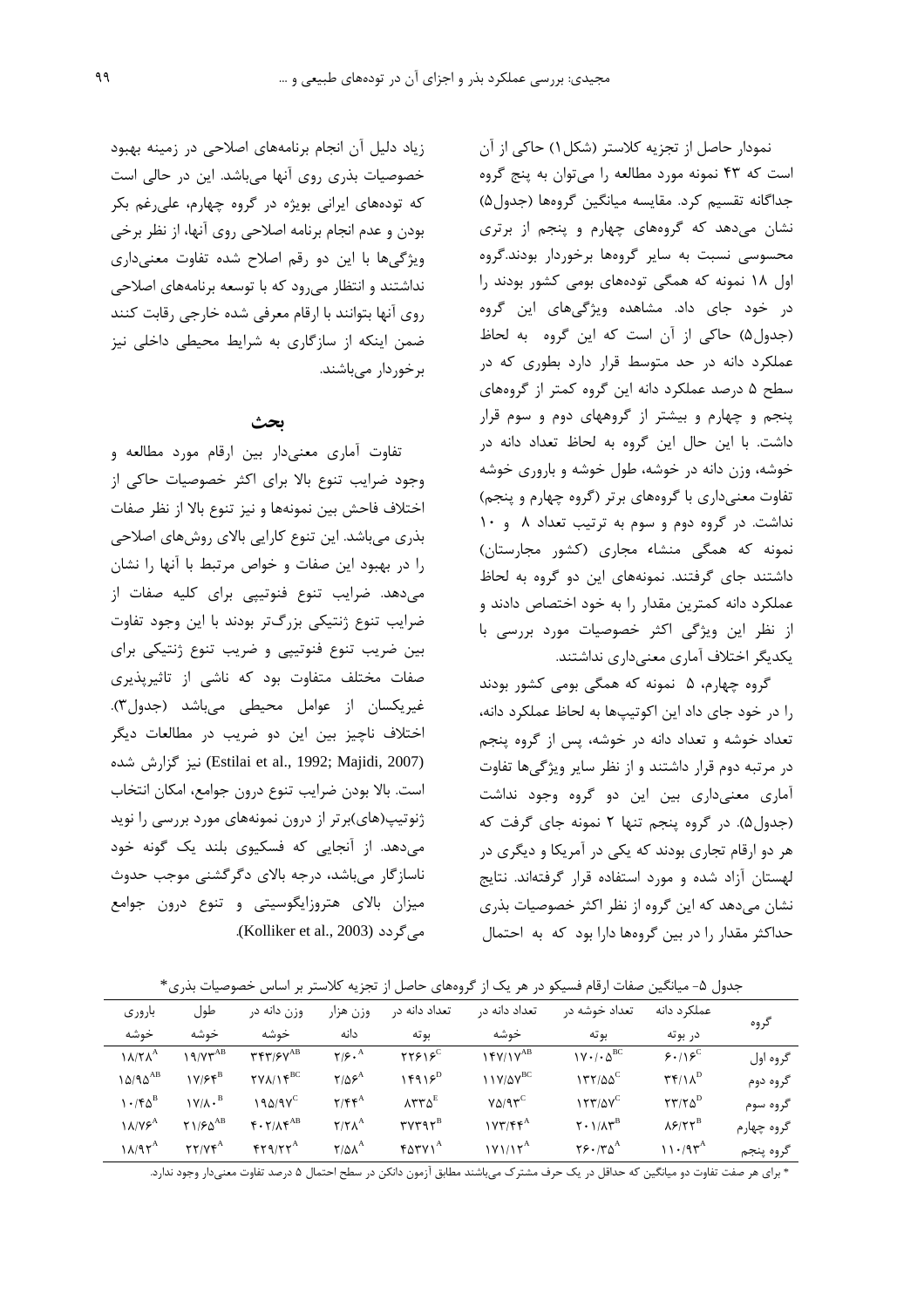

شکل ۱- نمودار گروهبندی ارقام و تودههای فسکیوی بلند بر اساس خصوصیات بذری

وراثتپذیری خصوصی تعیینکننده بازده ناشی از انتخاب می باشد، مطالعات تکمیلی در زمینه این نوع-وراثت پذیریبرای خصوصیاتبذریمی تواند استراتژیهای اصلاحی در این زمینه را دقیقتر مشخص نماید.

نتايج مقايسه ميانگينها براى نمونههاى مختلف (جدول۴) نشان داد که ارقام و نمونههای داخلی از نظر تولید بذر نسبت به ارقام خارجی دارای برتری محسوسی بودند. این مسئله در تایید دیگر مطالعات حاکی از آن است که نمونههای بومی طی هزاران سال تحت شرایط محیطی سخت فرایندهای تکاملی را طی نموده و ژنهای مفیدی را در خود توسعه دادهاند که میتوانند در خدمت برنامههاى اصلاح نباتات جهت ايجاد واريتههايي با اهداف مختلف در کشور بکار گرفته شوند .(Herrmann, 2005; Kolliker et al., 2008)

نتايج مقايسه ميانگين ساير خصوصيات و بويژه اجزای عملکرد بذر در ارقام و تودههای مورد بررسی حاکی از وجود تنوع کافی در این اجزا به منظور اصلاح غیرمستقیم عملکرد بذر میباشد (جدول۴) زیراکه

نتایج وراثتپذیری عمومی (جدول۳) نشان میدهد که اکثر صفات مورد بررسی از وراثتپذیری بالایی برخوردار میباشند که نویدبخش کارایی روشهای اصلاحی در بهبود این صفات میباشد. گزارشات در زمينه محاسبه وراثتپذيري صفات بذري محدود میباشد ولی مطالعاتی در زمینه میزان وراثتپذیری سایر صفات در گراسهای علوفهای وجود دارد.

Nguyen & Slepe (1983) مقادیر وراثتپذیری برای تعداد خوشه، طول خوشه و عملکرد بذر در فسکیوی بلند را زیاد و برای وزن صد دانه و وزن دانه در خوشه را متوسط گزارش کردند. Jafari & Javarsineh (2006) به منظور تخمین وراثتپذیری و بازده ژنتیکی عملکرد و کیفیت علوفه، فامیلهای ناتنی فسکیوی بلند را مورد مطالعه قرار دادند و وراثتپذیری عملکرد علوفه و تاریخ ظهور خوشه را به ترتیب ۵۵ و ۹۲ درصد گزارش نمودند. De-Araujo & Coulman (2002) وراثت پذیری عمومی و خصوصی عملکرد علوفه خشک را به ترتیب ۴۸ و ۳۳ درصد گزارش کردند. با توجه به اینکه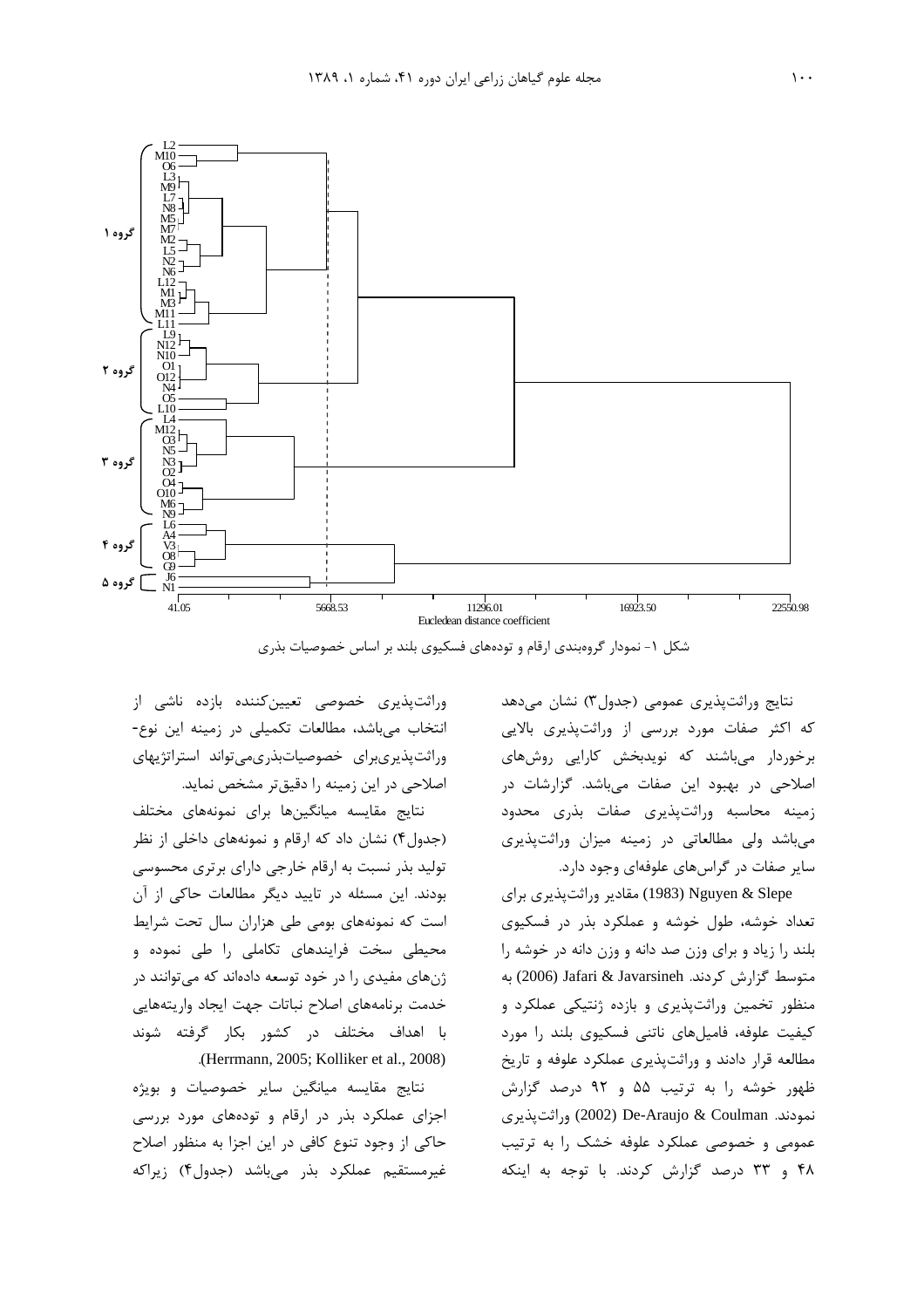عملکرد بذر در گراسهای علوفهای، همانند غلات، یک صفت پیچیده است که برآیندی از ویژگیهای مختلف مي باشد. Bean (1972) معتقد است كه افزايش توليد بذر در گیاه از طریق دو مکانیسم امکانپذیر است که یکی توسعه اندازه سیستم تولیدمثلی (نظیر افزایش در تعداد پنجه بارور، طول خوشه، تعداد دانه در خوشه) و دیگری افزایش کارایی سیستم تولیدمثل که شامل افزایش وزن هزار دانه و باروری خوشه (وزن دانهها در واحد طول خوشه) میباشد. باروری خوشه یکی از خصوصیات بذری است که در گراسهای علوفهای دانه ریز از اهمیت زیادی برخوردار میباشد. این ویژگی به تعداد و نحوه آرایش گلها در طول خوشه و میزان بارور شدن آنها در زمان گرده افشانی بستگی دارد و به عنوان یک شاخص غیر مستقیم می توان آن را از نسبت وزن دانه در خوشه به طول خوشه برآورد نمود ..Fang et al (2004. بطور کلی ارقام داخلی از نظر باروری خوشه مقادیر بالاتری ٫ا به خود اختصاص دادند که حاکی از آن است که علی رغم اینکه برای اولین بار است که بصورت تودههای محلی جمعآوری می شوند و هیچگونه برنامه اصلاحی روی آنها صورت نگرفته است ولی از پتانسیل مطلوبی برای ورود به برنامههای اصلاحی آتی برخوردار مے ماشند.

یکی از مهمترین خصوصیات مرتبط با عملکرد بذر طول و عرض برگ پرچم (بعنوان معیاری از مساحت برگ پرچم) میباشدکه تنوع خوبی از نظر این ویژگی در ژرمپلاسم مورد بررسی دیده شد. .Pang et al (2004) گزارش کردند که عرض برگ پرچم از جمله ویژگی های مهم در تولید بذر در گراسها میباشد بطوری که می تواند از طریق افزایش وزن دانه در خوشه باعث افزایش باوری خوشه گردد. اهمیت برگ پرچم در افزایش عملکرد بذر غلات به خوبی مشخص شده است، زیراکه بخش قابل توجهای از مواد غذایی انتقال یافته به دانه در دوران پر شدن دانه، از برگ پرچم تامین می گردد (Milthorpe & Moorby, 1974). در گراس،های چند ساله رقابت برای جذب مواد غذایی، شدیدتر از غلات دانهای است زیراکه بذرها باید با سایر مخازن جذب کننده یعنی اندامهای در حال رشد سریع نظیر ریشهها و پنجههای رویشی جدید نیز رقابت کنند

(Fang et al., 2004). Elgersma (Fang et al., 2004) شاید دلیل اینکه در گراسها در ابتدا تعداد زیادی گلچه ظاهر می شود ولی درصد بالایی از آنها عقیم می مانند، ناشی از ناکامی در رقابت برای تامین مواد غذایی باشد. مطالعات با استفاده از کربن ۱۴ در چچم دایمی (Ryegrass) نشان داده که برگ پرچم فعال ترین اندام از نظر نقل و انتقال مواد در دوران پر شدن دانه میباشد (Clemence & Hebblethwaite, 1984). از آنجایی که چچم دایمی از نزدیکترین خویشاوندان فسکیو میباشد، می توان مکانیزم مشابه را برای فسکیو نیز انتظار داشت. بنابراین برخی محققان عرض برگ پرچم را نیز از اجزاء عملکرد دانسته و گزارش کردهاند که بخش قابل (Fang et al., توجهیازعملکرد دانهراتوجیه میکند  $.2004)$ 

نتایج تجزیه کلاستر نشان داد که تنوع ژنتیکی زیادی بین نمونههای مورد بررسی وجود دارد به طوری كه حتى گاهى اين تنوع بالا، تنوع جغرافيايى نمونهها را پوشش میدهد. طبقهبندی نمونهها بر اساس خصوصیات فنوتیپی اندازهگیری شده توانست به خوبی اکوتیپهای کشورهای مختلف را از یکدیگر متمایز کرده و در بسیاری از موارد نیز نمونههایی که از مناطق یکسان و یا دارای اقلیم مشابه جمعآوری شده بودند را از یکدیگر تفکیک نماید. با این حال برای برخی از نمونهها تطابقی بين منشاء جغرافيايي (داخل كشور) و طبقهبندي فنوتیپی مشاهده نگردید به عنوان مثال اکوتیپ M2 (از کردستان) در کنار اکوتیپهایی از اصفهان قرار گرفت. عدم تطابق بين منشاء جغرافيايي با طبقهبندي مورفولوژیک و حتی مولکولی در مطالعات بسیاری مشاهده شده است و فرضیاتی نیز در تبیین علت این يديده مطرح گرديده است. .Roldan-Ruiz et al (2001) نامتجانسی، تنوع ژنتیکی زیاد و بکر بودن نمونههای مورد بررسی را از جمله عوامل این عدم تطابق در گیاهان دگرگشن میدانند که در مورد مطالعه ما نیز میتواند صادق باشد. در برخی موارد کافی نبودن تعداد نمونه مانع از انعکاس تفاوتهایی که در اثر سازگاریهای منطقهای در اکوتیپها حادث شده است میگردد (Khayyam-Nekouei, 2001). همچنین پدیده جریان ژنی یا مهاجرت نیز موجب کسب آللهای یکسان در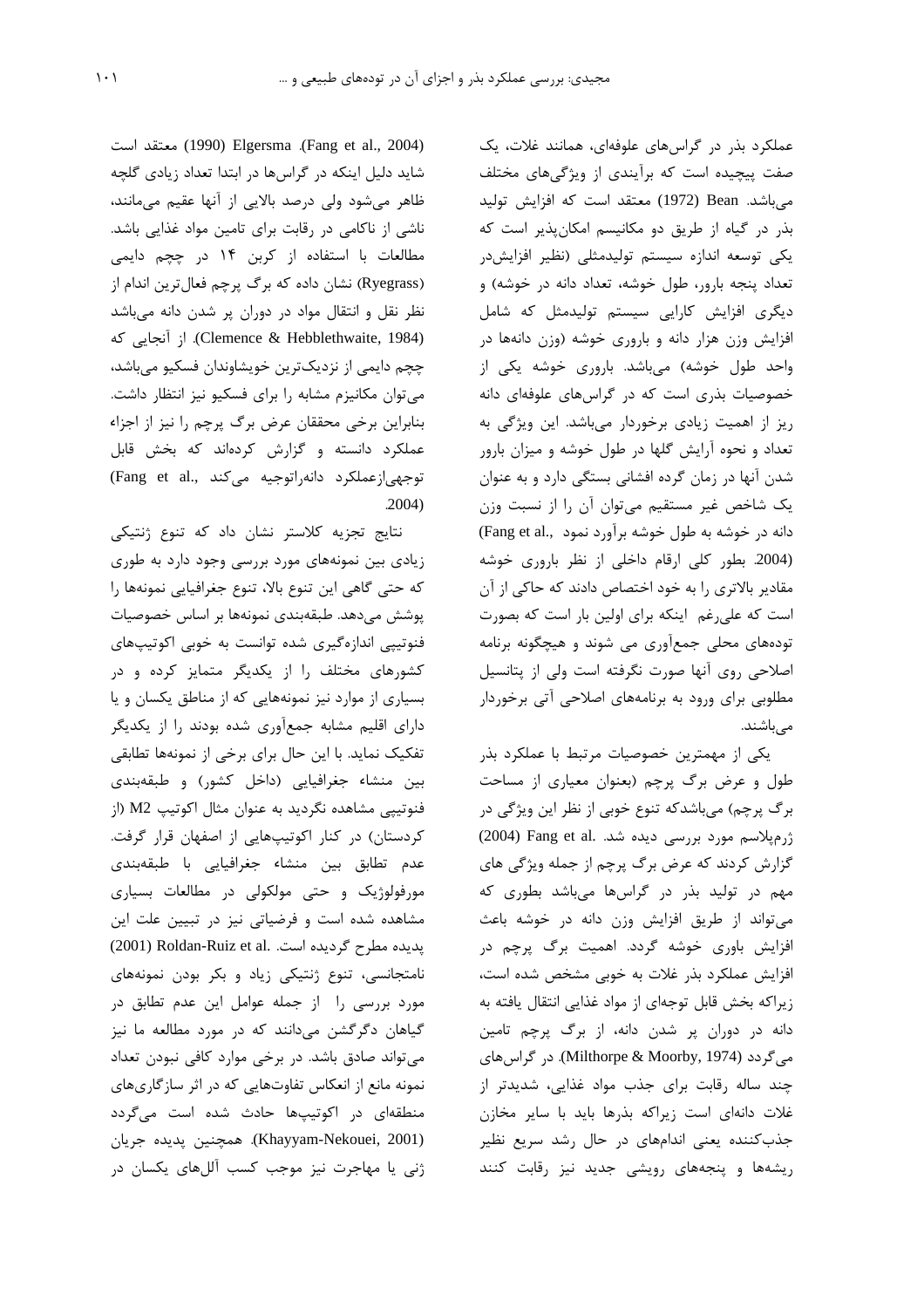(با منشاء اصفهان)، V3 (با منشاء شاهرود) و L6 (با منشاء یاسوج) با بیش از ۱۰۰ گرم بذر در هر بوته به عنوان ارقام پر تولید از نظر بذر پیشنهاد می گردند. فاصله ژنتیکی زیاد بین برخی نمونهها حاکی از آن است که از این اکوتیپها و یا ژنوتیپهای داخل آنها و نیز فنوتیپهای کرانهای (Phenotypes Extreme) میتوان به عنوان كانديداهاى مناسب براى برنامههاى اصلاحى در جهت توسعه واریتههای ترکیبی با توان تولیدبذربالا ونیز ترکیب خصوصیات مطلوب بذری و علوفهای در یروژەهای اصلاحی استفاده کرد.

جوامع مختلف شده و در نهایت با ایجاد خزانه ژنی مشترک اختلافات میان جوامع دور را کاهش داده و حتی گاهی جوامع دور را به یک جامعه تبدیل میکند (Khayyam-Nekouei, 2001; Roldan-Ruiz et al., 2001)

در مجموع، نتایج این پژوهش نشان داد که تنوع ژنتیکی زیادی در بین نمونههای مورد بررسی وجود دارد که می تواند در تدوین برنامههای اصلاحی بسیار مفید باشد. برتری محسوس ارقام داخلی حاکی از پتانسیل بالای آنها برای تکثیر بذر و استفاده در عرصههای طبیعی و مصنوعی میباشد به عنوان مثال تودههای G9

#### **REFERENCES**

- Bean, E. W. (1972). Clonal evaluation for increased seed production in two species of forage grasses,  $\mathbf{1}$ Festuca arundinacea Schreb. and Pheleum pratensis L. Euphytica, 21, 377-383.
- $2^{1}$ Clemence, T. G. A. & Hebblethwaite, P. D. (1984). An appraisal of ear, leaf and stem  $14Co<sub>2</sub>$ assimilation, 14C-assimilate distribution and growth in a reproductive seed crop of amenity Lolium perenne. Ann Appl Biol, 105, 319-327.
- 3. De-Araujo, M. R. A. & Coulman, B. E. (2002). Genetic variation, heritability and progeny testing in meadow bromagrass. Plant Breed, 121, 417-427.
- 4. Elgersma, A. (1990). Genetic variation for seed yield in perennial ryegrass. Plant Breed, 105, 117-125.
- 5. Estilai, A., Ehdaie, B., Naqvi, H. H., Dierig, D. A., Ray, D. T. & Thampson, A. E. (1992). Correlation and path analysis of agronomic traits in Guayle. Crop Sci, 32, 953-957.
- 6. Fang, C., Amlid, T. S., Jgrgensen, O. & Rognil, O. A. (2004). Phenotypic and genotypic variation in seed production traits within a full-sib family of meadow fescue. Plant Breed, 123, 241-246.
- 7. Golinski, P., Kozlowski, S., Broda, Z. & Hikulski, W. (2005). Prospects of grass utilization in Poland and new approaches and goals in grass breeding. In: Zwierzykowski, Z. and A. Kosmala (Eds.). Recent advances in genetics and breeding of the grasses. Institute of Plant Genetics, Polish Academy of Sciences, Paznan, Poland. 405pp.
- 8. Griffiths, D. J. (1965). Breeding for higher seed yields from herbage varieties. J Nat Inst Agric Bot, 10, 320-331.
- 9. Ha, S. B. (2000). Transgenic tall fescue. In: Y. P. S. Bajaj, (Eds.), Biotechnology in Agriculture and Forage. Springer- Verlag, Berlin.
- 10. Herrmann, D. (2005). Characterization of genetic diversity and molecular dissection of seed yield and persistence in Swiss Mattenklee (Trifolium pratense L.). Ph. D. thesis. Zurich University. Zurich. Switzerland.
- 11. Jafari, A. & Javarsineh, A. (2006). Estimation of heritability and gain from selection of yield and quality of forage in parents and half sib family of tall fescue. In: Proceedings of the  $I<sup>th</sup>$  Iranian Forage Plants Congress, Aug. 9-11, 2005, University of Tehran, Tehran. Iran.
- 12. Kasperbauer, M. J. (1990). Biotechnology in tall fescue improvement. CRC Press, Boca, Raton
- 13. Khayyam-Nekouei, M. (2001). Germplasm collection and molecular detection of endophytic fungi in Iranian tall fescue (Festuca arundinacea Schreb). Ph. D. thesis, University of Putra, Malaysia.
- 14. Kolliker, R., Bollerr, B., Majidi, M. M., Peter-Schmidr, M. K. I., Bassin, S. & Widmer, F. (2008). Characterization and utilization of genetic resources for improvement and Management of grassland species. In: Yamada, T. and G. Spangenberg. Molecular breeding of forage and turf. PP 55-70. In: Proceedings of the 5<sup>th</sup> International Symposium on the Molecular Breeding of Forage and Turf. 1-6 July. Sapparo, Japan.
- 15. Kolliker, R., Herrmann, D., Boller, B. & Widmer, F. (2003). Swiss Mattenklee landraces, a distinct and diverse genetic resource of red clover. Theor Appl Genet, 107, 306-315.
- 16. Majidi, M. M., Mirlohi, A. F. & Sabzealian, M. R. (2007). Path coefficient analysis of fescue seed yield and its components affected by fungal endophyte. *J Sci Tech Agric Natural Res*, 11(41), 177-188. (in Farsi).
- 17. Majidi, M. M. (2007). Basic breeding studies in tall fescue germplasm. Ph. D. dessertaion. Isfahan University of Technology.